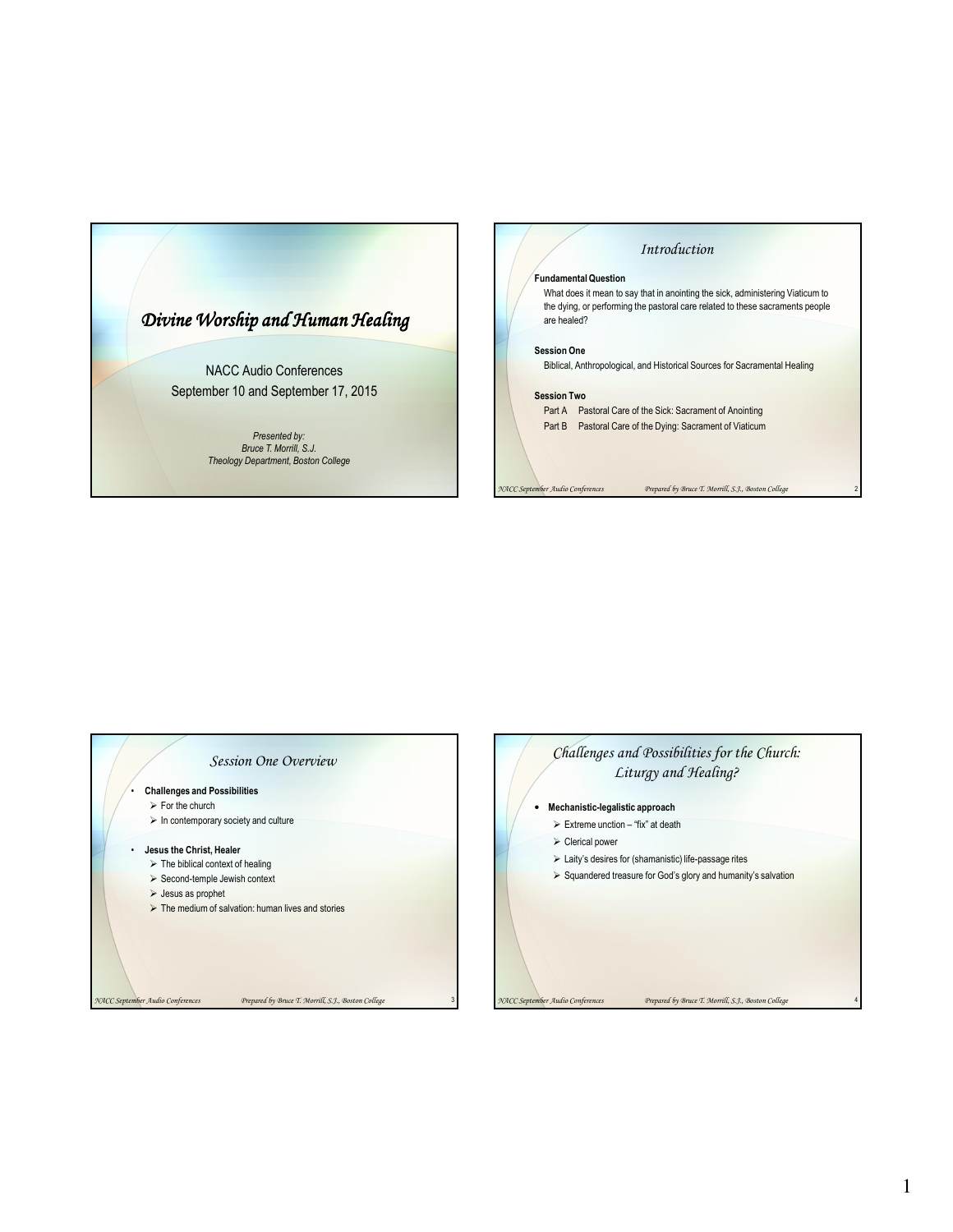# *Challenges and Possibilities for the Church: Liturgy and Healing? continued …*

#### • **Pastoral-liturgical approach**

- Recovery of *theologia prima* for all theology
- > PCS, OCF, OP are all rich in theological anthropology, ecclesiology, ministry.
- $\triangleright$  All work, however, only on basis of Scripture: Christ speaks and acts.
- $\triangleright$  Anointing of the sick, e.g., vocational
- Viaticum, e.g., climax of Eucharist as center of this life and assurance of next
- $\triangleright$  Required: biblically based reform of clergy and laity (who cry for rituals)

*NACC September Audio Conferences Prepared by Bruce T. Morrill, S.J., Boston College* 5



## *Challenges and Possibilities in Contemporary Culture and Society continued …*

#### • **Reformed rites from Vatican II**

- $\triangleright$  Highly modern moment optimistic yet mildly critical
- $\triangleright$  But on basis of sound tradition (SC 3, 4)
- $\triangleright$  Present problems:
	- Decreased relevance of liturgical time (day, week, year) and communal commitment to ritual (although previously was often only "conventional," rather than biblical)
	- **-** Sacralizing reaction to post-Vatican II liturgical practices

# *Challenges and Possibilities in Contemporary Culture and Society continued …*

- **Postmodern (Promising) Possibilities**
	- $\triangleright$  Critical tools for analyzing context(s) and how sacramental rituals work
	- Worship and healing: cultural criticism (Morris) and anthropology (Pilch)
		- Shifts in types and perceptions of sickness
		- Cultural expectations: myth of immortality (in this life)
		- **Biomedical versus biocultural models of illness**
		- Power and authority
		- Healing and ritual

*NACC September Audio Conferences Prepared by Bruce T. Morrill, S.J., Boston College* 7

*NACC September Audio Conferences Prepared by Bruce T. Morrill, S.J., Boston College* 8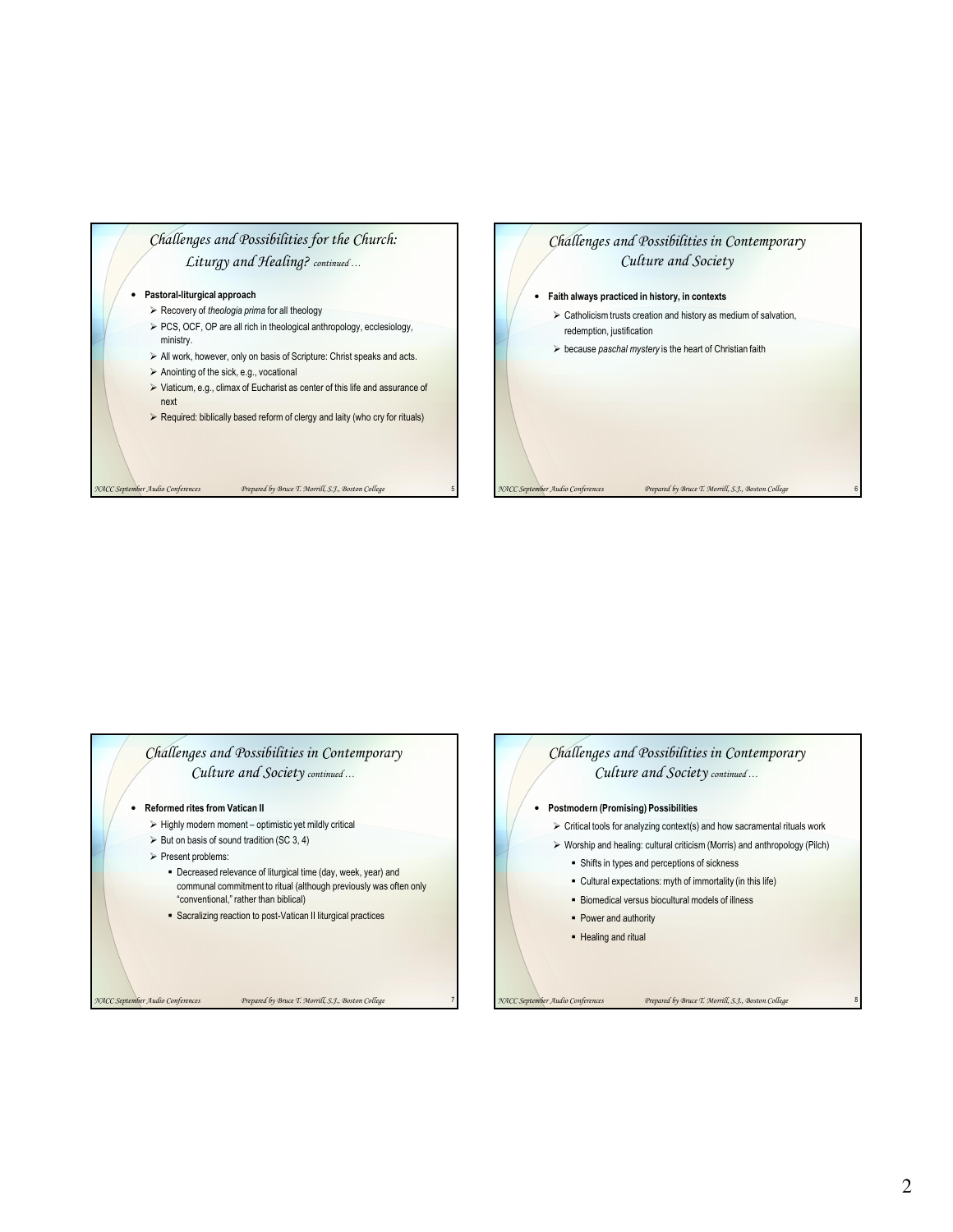





3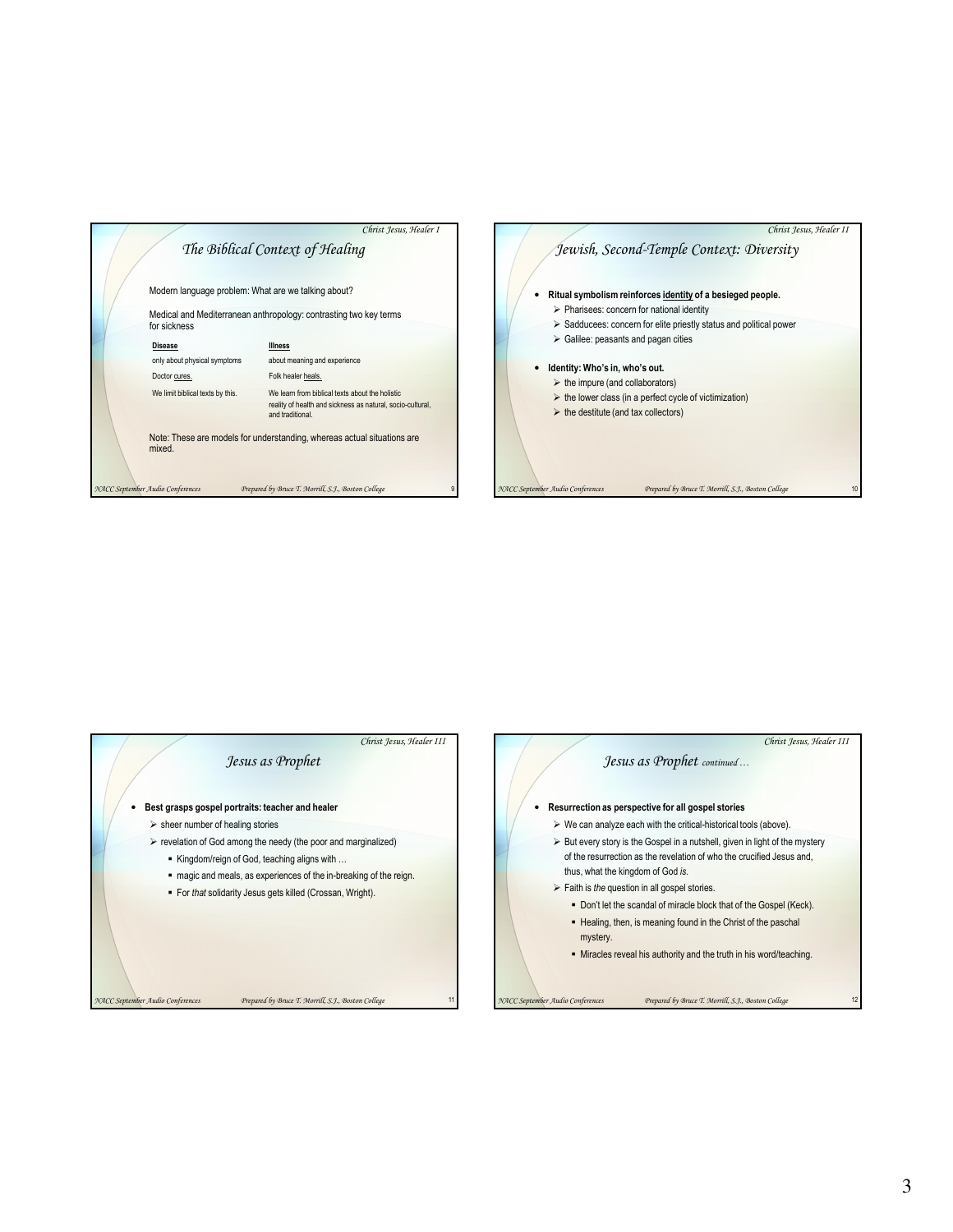



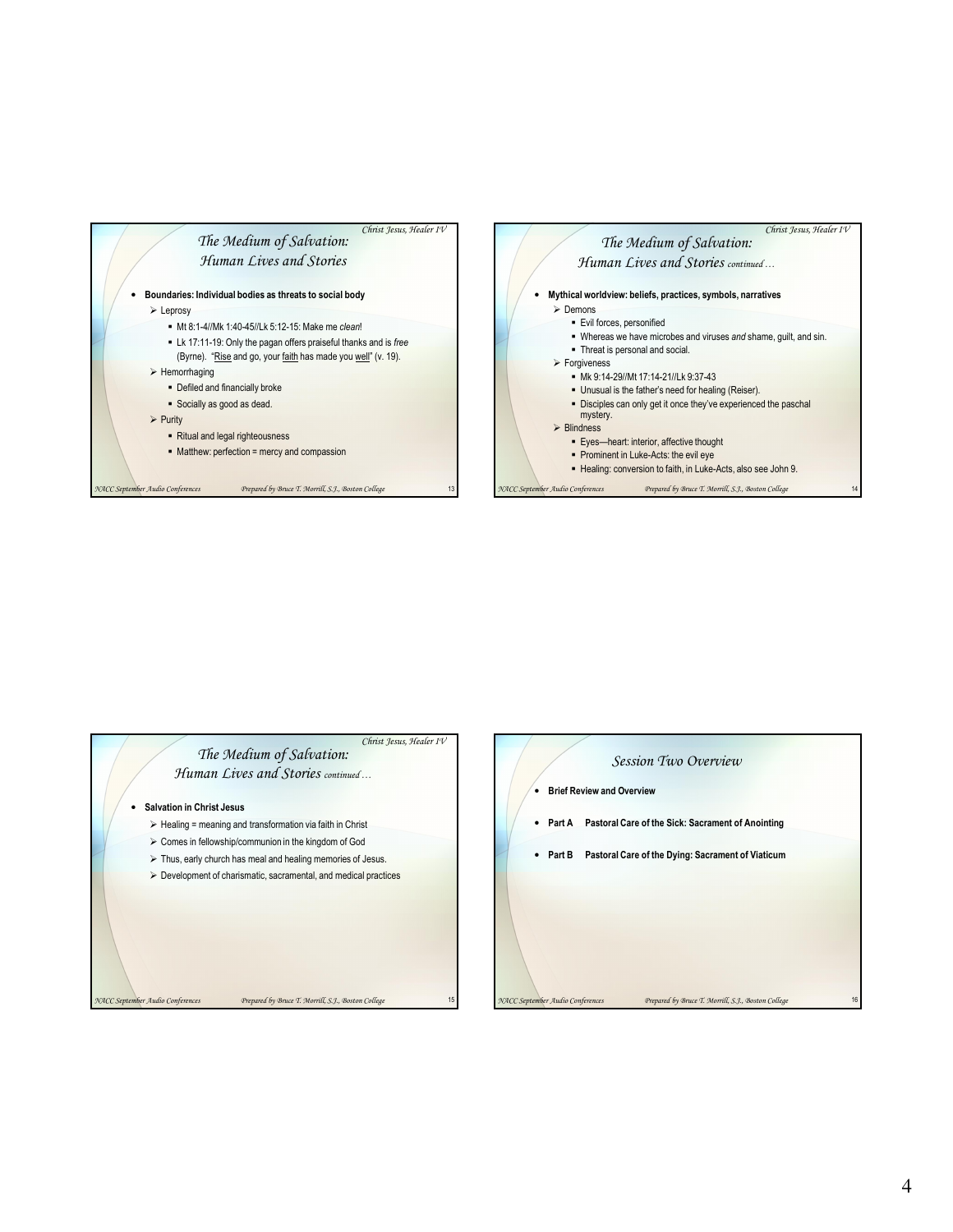





# 5